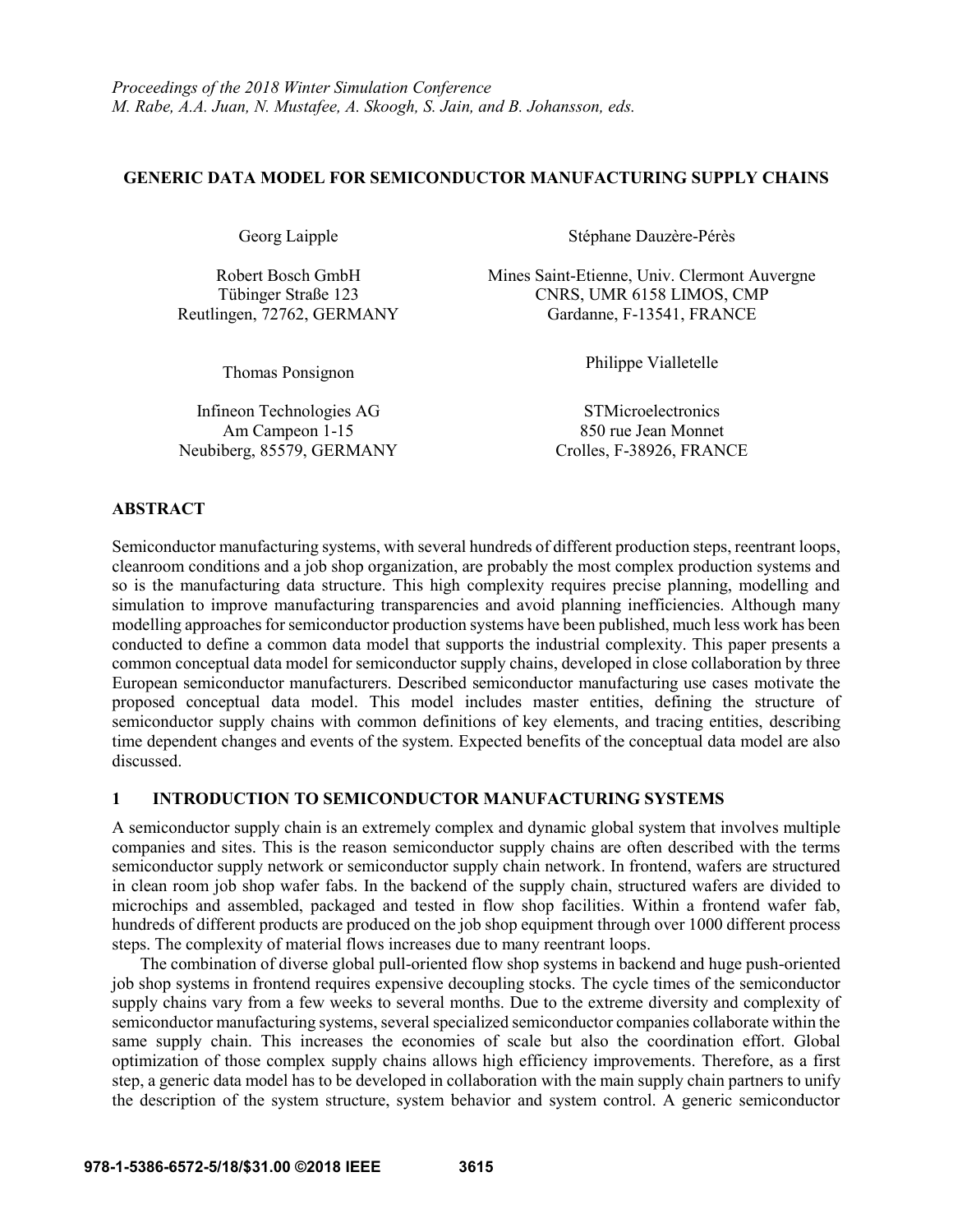manufacturing data model enables the application of unified optimization models and planning approaches for the whole collaborative supply chain. Up to now, the effort of data modelling is usually performed by each single participating company independently. Thereby, data models are different throughout the supply chain and only local optimization models can be applied. This limits synchronization and global optimization of the huge, dynamic, collaborative semiconductor supply chains. The essential lack of a generic data model is the motivation for this paper, which proposes a conceptual generic data model describing the structure, behavior of semiconductor supply chains. The model has been developed in close collaboration with Bosch, Infineon Technologies and STMicroelectronics.

In the following section, different industrial use cases from Bosch, Infineon Technologies and STMicroelectronics are introduced, motivating the necessity of the generic data model. Then, in Section 3, a literature review characterizes the lack and the need of a generic data model for semiconductor supply chains. The structure of the proposed data model is then introduced and the single entities are listed in Section 4. The paper concludes with the description of necessary further steps and the invitation for discussion of the conceptual data model in further research.

# **2 INDUSTRIAL USE CASES FROM THE PROJECT PRODUCTIVE4.0**

With the following industrial use cases of three different semiconductor manufacturing companies, the necessity and benefits of a generic data model for semiconductor manufacturing supply chains are highlighted from various views. A generic supply chain data model has to be able to capture requirements from all these use cases and to help every company synchronizing itself with the supply chain to sustainably increase efficiency in dynamic collaborative supply chains.

## **2.1 Bosch Use Cases**

The semiconductor division of the Robert Bosch GmbH is integrated into a manufacturing supply network that is continuously expanding both internally and externally. To be able to efficiently plan, control and optimize this complex dynamic network, it is necessary to synchronize the planning processes of all the different contributors. Therefore, individual planning frameworks have to be unified. The first elementary step towards company overarching supply chain synchronization is the development of a generic data model describing both the structure and the history of the dynamic supply chain.

With a generic semiconductor data model, Bosch expects the following two disruptive advantages for effectiveness and efficiency in semiconductor supply chains:

- 1. The ability to develop unified optimization models (either from science or from industry) that can be applied to any semiconductor manufacturer without exchanging sensitive production data.
- 2. The ability to synchronize the dynamic collaborative supply chains within a common planning process basing on this generic data model.

Every supply chain contributor has to be able to maintain this data model. On the basis of this generic data model, a common planning process can be established to enable company- and site-overarching supply chain planning and synchronization to increase service levels with efficient production planning and control. Bosch is on the basis of this generic data model in the public co-funded project Productive4.0 aiming for a hierarchical supply chain simulation-based optimization model to optimize the following midto long-term production use cases:

- 1. Integration and ramp-up of new products into a mature supply chain. Thus, capacities, capabilities and release plans can be adjusted considering given demand and maximization of service levels.
- 2. Integration and loading of a new fab into the mature supply chain. Therefore, capacity and capability of the new fab can be adjusted and release plans for the supply chain can be determined under given demand considering maximization of service levels and balancing of utilization.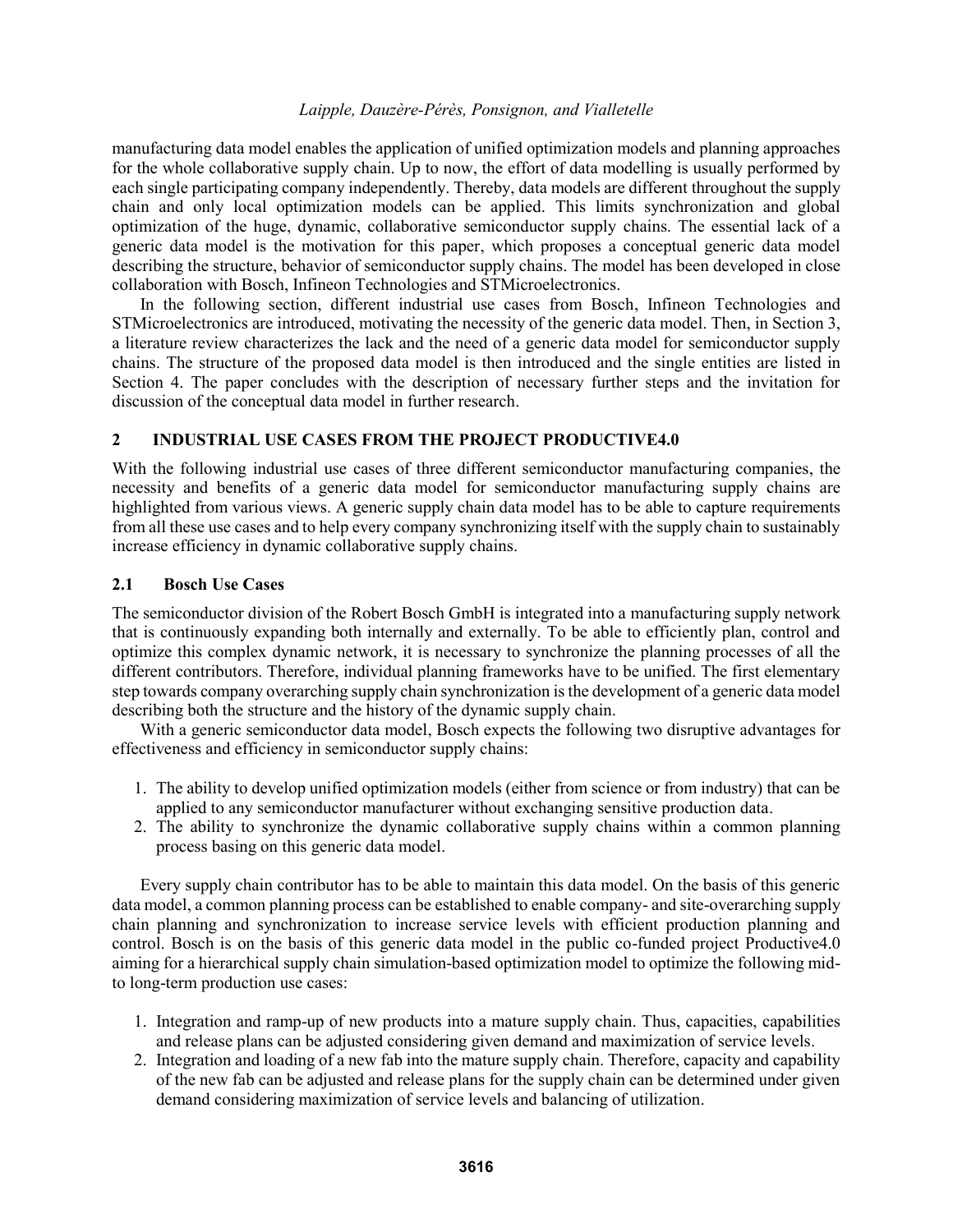3. Change of product mix in a mature supply chain. Therefore, capacities and new demands are given, just release plans, capabilities and control policies can be adjusted to maximize service levels.

These mid- to long-term use cases all aim for global optimization across the entire supply chain. The common data structure presented in this paper is expected to support first steps in this direction.

# **2.2 Infineon Technologies Use Cases**

Infineon Technologies operates a global production chain that is composed of eighteen owned frontend and backend fabrication sites located in North America, Central and Eastern Europe, and Asia complemented by production partners. The specialization of the fabrication sites in certain technologies and process blocks led to the emergence of complex flows of materials across the fabs. The average production process nowadays spans over at least four countries and three trips around the world. As a result, the scope of operational excellence is no longer confined to single fabs, but it also requires an efficient utilization of the resources available in the global supply chain. Thus, supply chain management became a key element for being able to match the volatile market demand with the production capacities (Ehm et al. 2011). While the complexity of operations in and across the fabs increased, the need for a better understanding of the interactions within the supply chain arose. Simulation offers undoubted advantages for analyzing the impact of planning decisions onto the execution system and vice-versa. Infineon Technologies pursue this approach for several years now where simulation models are built to mimic the behavior of the real-world production chain. However, the availability of data in the right quantity and quality is a major challenge to allow an accurate representation of the reality. So far, different attempts have been made to populate our simulation models with approximated data, called synthetic data (Yuan and Ponsignon 2014; Sutter and Ponsignon 2016). While this approach can be suitable for selected input parameters that require a tedious effort for the extraction and preparation, we believe that real data (or related statistical distributions) should be privileged when used to provide sources of uncertainty in the simulation. Thus, we see the development of this generic data model as an opportunity to provide a cross-validated set of data from which the modeler can pick relevant data to perform his simulation experiments with an accrued accuracy.

In Ewen et al. (2017), a semiconductor supply chain simulation testbed was proposed and made available to researchers and practitioners. However, as discussed in Section 3, the semiconductor manufacturing model relies on the MIMAC data sets of Fowler and Robinson (1995). Hence, with this generic data model, we aim at completing our effort towards an improved representation of the production system. Because this more detailed modeling comes along with an increased computational burden when simulating an entire supply chain, we expect the hierarchical structure of the generic data model to support a proper aggregation of data. One of its anticipated applications will be to enable the analysis of planning decisions taken at the supply chain level (i.e., demand planning, capacity planning, master planning) versus local planning and control decisions taken in each production sites (i.e., production scheduling, and detailed dispatching). In our focus is the top-down disaggregation of plans and schedules, the bottom-up propagation of early warnings, and the stability of decisions in a rolling horizon setting.

## **2.3 STMicroelectronics Use Cases**

STMicroelectronics supply chain is currently undergoing major change, because it targets not only the most aggressive technologies, but also the differentiated technologies whose demand is fueled by the Smart Driving (ADAS) and the Internet of Things (IoT). The objective of STMicroelectronics in the public cofunded project Productive4.0 is then to meet the challenges of Industry4.0 by focusing on the agility and competitiveness of its supply chain.

As they are generally built from history, aggregated capacity models used at enterprise level may severely underestimate the impact of mix changes on actual fab capacity and corresponding product cycle time. Most of the time, process and recipe qualifications (Johnzén et al. 2011) must be considered in details in order not to jeopardize the on-time delivery of products to customers. On the other hand, very detailed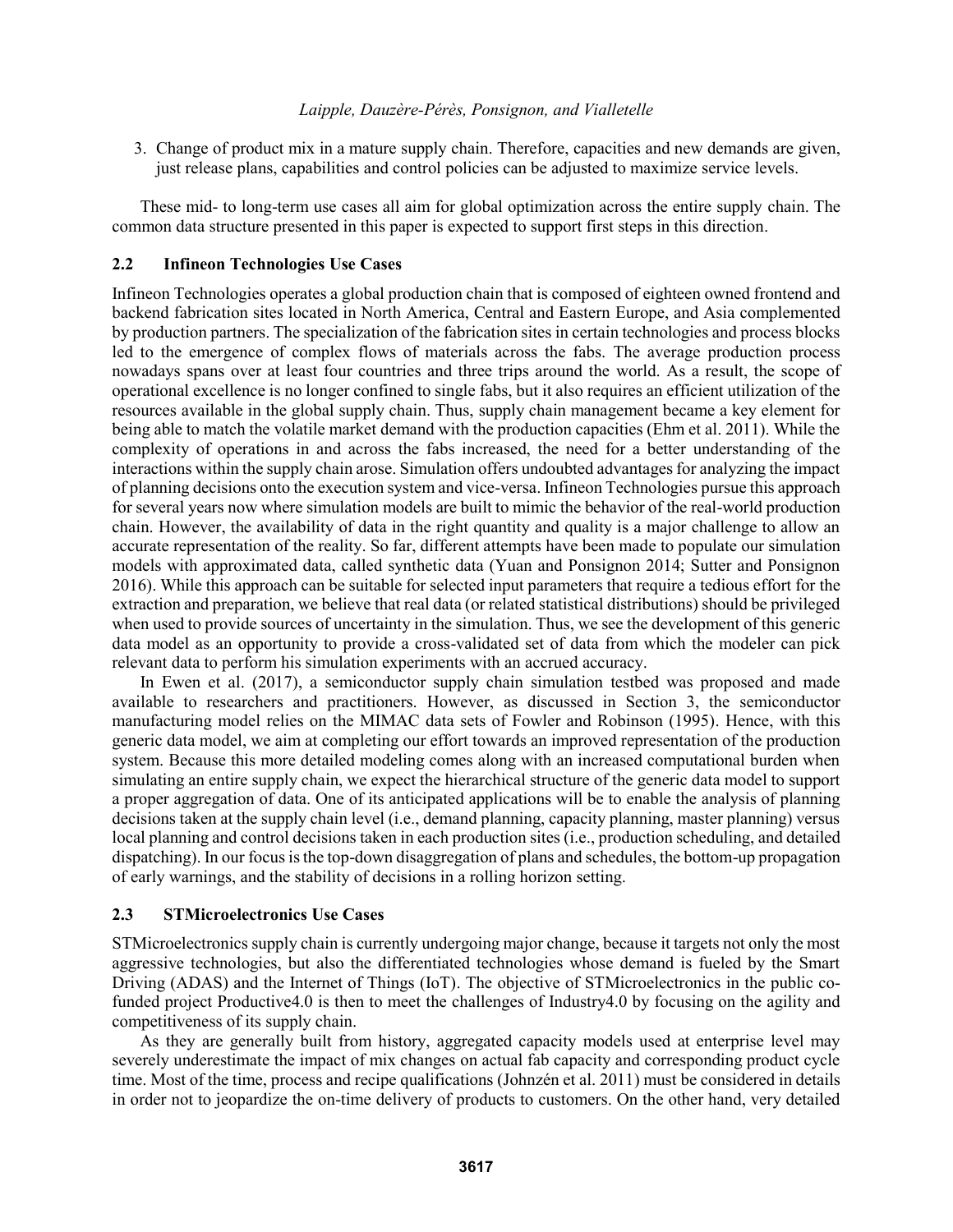models used at factory level for purposes such as dispatching and scheduling or OEE improvement cannot be handled at enterprise level because of their complexity which means explosion of computation time.

- 1. *Building a factory meta-model for improving supply chain visibility.* The first use case for STMicroelectronics is to develop a modelling approach to automatically derive aggregated fab models usable at supply chain level. These meta-models would be extrapolated from the detailed ones by providing a "mix hypothesis" (typical, min, max by product type) as input. They could then be used as black boxes, provided the mix hypothesis is kept valid. In a later evolution, the validity domain of these models could be extended by addressing the modelling of product cycle time, i.e. the impact of equipment qualification, loading and variability.
- 2. *Improving Supply Chain effectiveness through better execution*. The second use case aims at modelling the demand in terms of "probability" in order to improve the adequacy and the robustness of process qualifications. STMicroelectronics today uses a tool to manage qualifications (Johnzén et al. 2011), which determines the best qualifications (tool, recipe) to be performed to optimize the toolset workload balancing and robustness over a given horizon. This tool is today taking as input an "average demand" over the considered horizon, not considering peaks that happen every day on specific recipes. Taking random demands into account in qualification decisions, will enable better anticipation of (long or heavy) qualifications, thus reducing variability and improving cycle times and factory agility.

Working with the other partners in the public co-funded project "Productive4.0", STMicroelectronics aims at developing a generic model to facilitate the exchanges between the various stages or levels of the global supply chain. An additional objective is to minimize the effort needed to maintain the various models needed at each level, thus focusing resources on tasks with real added value.

# **3 SHORT LITERATURE REVIEW IN SEMICONDUCTOR DATA MODELLING**

The need of data to model modern semiconductor manufacturing facilities has recently been emphasized by Hassoun and Kalir (2017). According to Hassoun and Kalir (2017), most of the research has been conducted on the MIMAC data sets of Fowler and Robinson (1995), which should be renewed for multiple reasons. In particular, more recent features such as Queue Time Constraints (QCTs), also called Time Constraint Tunnels, are ignored. They are becoming critical (see for instance Lima et al. 2017) since the latest product technologies require more and more QCTs, i.e. time constraints between two non-consecutive operations in a product route. Another important reason to revise the MIMAC data sets is their limited size, e.g. the maximum number of process flows is 21 (and usually much smaller) whereas hundreds of process flows can be found in the European fabs of Bosch, Infineon Technologies and STMicroelectronics. Rose (2000) demonstrates why using more complex models, such as the MIMAC ones at the time, is more relevant than using simpler models. The same argument supports the fact that more complex models than the MIMAC ones are now necessary to study modern semiconductor manufacturing facilities and supply chains.

Supply chain models using Discrete Event System Specification (DEVS) and Model Predictive Control (MPC) approaches are proposed in Huang et al. (2009). However, the supply chain is for a high-volume production structure and remains quite simple. Testbeds for much more complex supply chains are proposed in Ewen et al. (2017), together with reduction techniques that are assessed by comparing a detailed model and the reduced models. The building blocks of the reference data sets are the base system and process, the customers and demand generation, and the planning and control system. An architecture was suggested with information and control flows. A particular attention was given to achieving a realistic depiction of the supply chain's behavior. However, in Ewen et al. (2017), the wafer manufacturing facilities are limited to the MIMAC data sets. Hence, the proposed testbed lacks details about modern semiconductor manufacturing.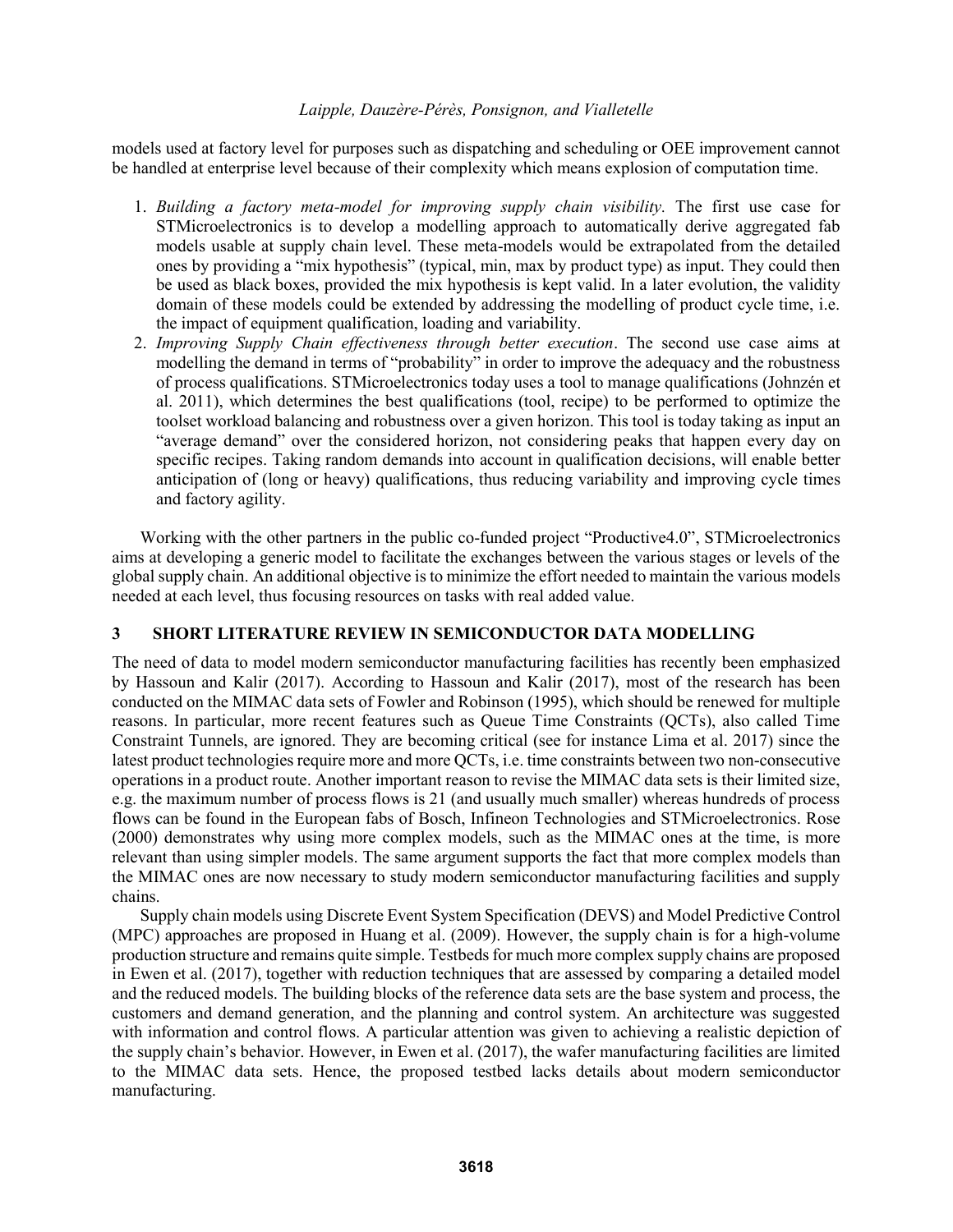To answer these needs, this paper aims at formalizing a generic data model that encompasses the most relevant characteristics of semiconductor manufacturing supply chains. This work can be seen as supporting the goal of Hassoun and Kalir (2017) to provide a structure for more meaningful industrial data and of Ewen et al. (2017) to support testbeds at the supply chain level. Our goal is to provide the main building blocks of the reference data sets in Ewen et al. (2017), but with more complexity at the factory level.

# **4 THE CONCEPTUAL DATA MODEL**

### **4.1 Structure of the Conceptual Data Model**

Semiconductor supply chains can be described as multi-level hierarchical networks. To be generic, a semiconductor data model must be able to consolidate the different aggregation levels. The data model must not be restricted to single production systems or machine types but should provide a description as general as possible without losing detail or accepting redundancy. From the same data model, flow shop systems from backend as well as job shop systems from frontend have to be captured. This enables users from different industrial use cases to describe models of different aggregated levels with the same data model. The generic data model for semiconductor manufacturing supply chains thereby contains the central master and tracing entities. While master entities describe the system, tracing entities in this context store all time dependent system changes and events and have to be continuously updated. The master entities will serve as reference entities for the tracing entities. Tracing entities refer via Foreign Key (FK) relations to the descriptive master entities. Described objects in the master entities can be identified with Primary Key (PK) relations. This strict segmentation reduces the size of the tracing tables and avoids redundant data. Additionally, to initiate the models, various snapshot entities are integrated to the generic data model. Snapshot entities are updated event-based from the underlying databases and describe the actual system state concerning work in process (WIP), equipment state and actual demand. Specific further entities in the data model describe strategical parameters such as target product cycle time and target product costs. These entities are also updated event-based or on demand.

### **4.2 Master Entities**

The tables below detail the different master entities of the generic semiconductor data model. The entity "Supply Chain" describes the supply chain from the topmost level with all possible material flow edges, referring on the FabIDs. The "Plant" entity describes the plant as a physical location of one or more fabs. The Plant belongs to a supply chain and can either be internal or external. The "Fab" entity depicts the fab as a technological and physical production unit. The overall organizational working structures within the fabs is described in the entity "Workshop". Each workshop has a certain technical and operational workforce organized in shifts described in the "Shift" entity.

| <b>Supply Chain</b> | Data Type      | <b>Description</b>                                                 |
|---------------------|----------------|--------------------------------------------------------------------|
| ID                  | String         | PK; Name of the supply chain                                       |
| From FabID          | <b>String</b>  | FK; Source ID of supply chain edge                                 |
| To FabID            | <b>String</b>  | FK; Sink ID of supply chain edge                                   |
| <b>Plant</b>        | Data Type      | <b>Description</b>                                                 |
| ID                  | <b>String</b>  | PK; Will generally refer to the geographical location of the plant |
| Supply Chain ID     | <b>String</b>  | FK                                                                 |
| Internal            | <b>Boolean</b> | Does the plant belong to the company or to an external partner     |
| Fab                 | Data Type      | <b>Description</b>                                                 |
| ID                  | <b>String</b>  | PK; Name of the production unit                                    |
| Plant Id.           | <b>String</b>  | FK; Geographical location                                          |

Table 1. Master Entities: "Supply Chain", "Plant", "Fab", "Workshop" and "Shift".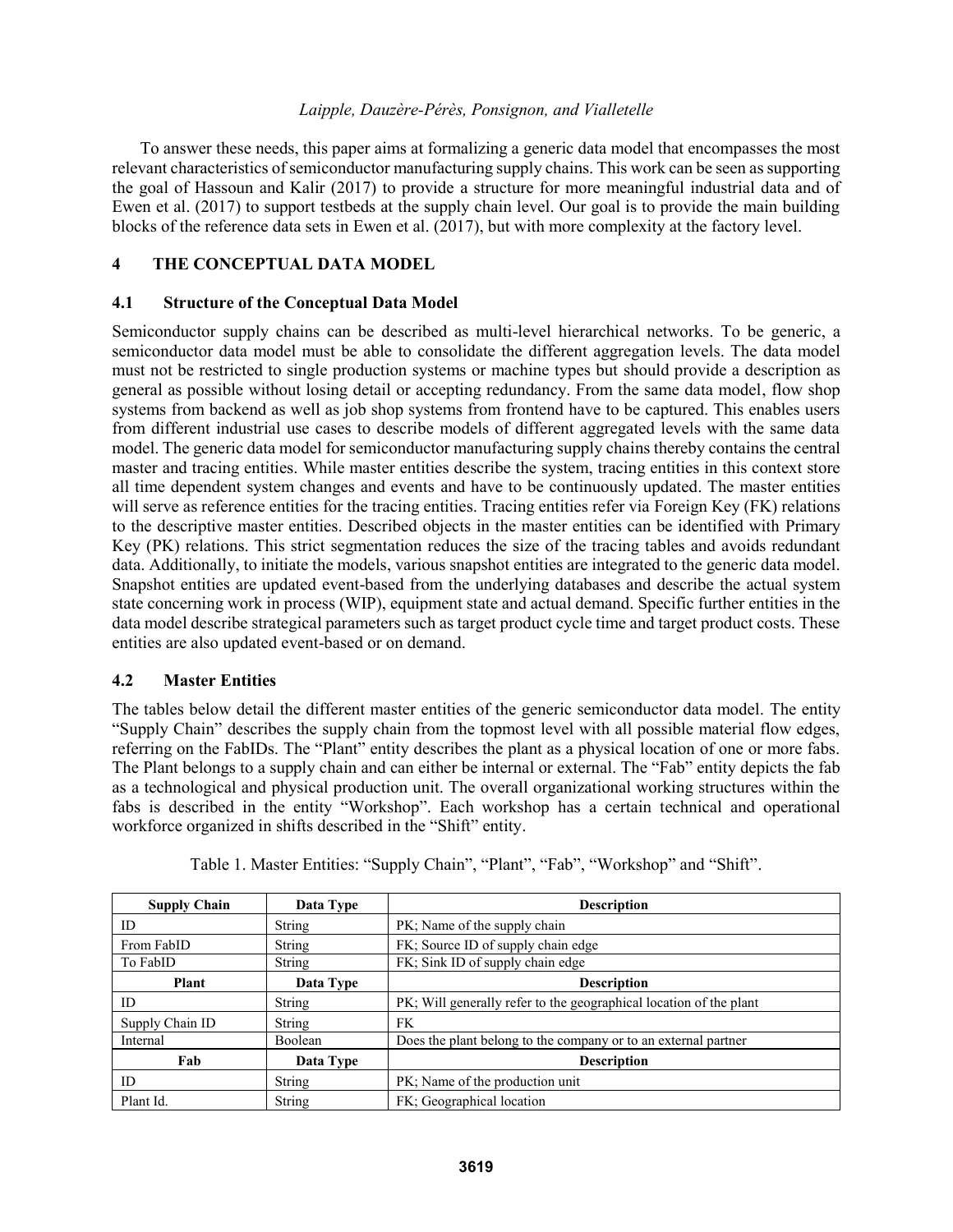| Type                  | <b>String</b> | Front End, Wafer Testing, Back End Assembly, Back End Final Test,   |
|-----------------------|---------------|---------------------------------------------------------------------|
| Internal              | Boolean       | Does the fab belong to the company or to an external partner        |
| <b>MaxWIP</b>         | Integer       | Hard capacity restriction of process units (NULL if no restriction) |
| Process unit          | String        | Smallest process unit in the fab (Wafer / Chip/ Device)             |
| Workshop              | Data Type     | <b>Description</b>                                                  |
| ID                    | <b>String</b> | PK; Name of the workshop                                            |
| FabID                 | <b>String</b> | FK; Name of the production unit                                     |
| Type                  | <b>String</b> | Functional, divisional                                              |
| Shift Model           | <b>String</b> |                                                                     |
| Internal              | Boolean       | Does the Workshop belong to the company or to a production partner  |
| Working days per week | Integer       | Days productive per week                                            |
| Working hours per day | Time          | Hours productive per day                                            |
| <b>Shift</b>          | Data Type     | <b>Description</b>                                                  |
| ID                    | <b>String</b> | PK; Name of shift                                                   |
| Workshop ID           | <b>String</b> | FK; name of workshop the shift is assigned to                       |
| Shift duration        | Time          | Duration of a shift in the workshop in hours                        |
| Workforce operational | Integer       | Overall number of operational workers assigned to the shift         |
| Workforce technical   | Integer       | Overall number of technical workers assigned to the shift           |

Table 2. Master Entities: "Supply Chain", "Plant", "Fab", "Workshop" and "Shift".

The following entities describe the behavior of every machine in semiconductor facilities. Each machine is allocated to a group of machines doing similar processes. The equipment groups are described and allocated in the master entity "Equipment Group". The entity "Equipment" describes the semiconductor equipment of any equipment model. It allocates it to higher level entities and describes the behavior of the equipment. MTTR and MTBF are thereby pre-calculated values. Deviations can be calculated from historical data from the tracing entities. The setup matrix in the "Setup" entity describes the duration of sequence dependent setups for every single machine. In parallel, a material transfer matrix estimates the duration of material from on to another equipment. The entity "Maintenance" includes all different maintenance types and their durations. A maintenance can be described several times and can vary slightly between the equipment. The maintenance scheduling determines the way a maintenance is scheduled (counter- or time-based), the maintenance frequency determines the "distance" between the maintenances either in completed units or in machine hours.

Table 3. Master Entities: "Equipment Group", "Equipment", "Setup" and "Maintenance".

| <b>Equipment Group</b>    | Data Type     | <b>Description</b>                                                              |
|---------------------------|---------------|---------------------------------------------------------------------------------|
| ID                        | <b>String</b> | PK; Name of the Workshop                                                        |
| Fab ID                    | String        | FK.                                                                             |
| Workshop ID               | String        | FK; organizational unit responsible for the equipment group                     |
| Type                      | <b>String</b> | Refers to the technology used for the process tool: Lithography, Plasma         |
|                           |               | Etching, Diffusion, Tester, Prober, etc.                                        |
| Equipment                 | Data Type     | <b>Description</b>                                                              |
| ID                        | String        | PK; Name of the machine                                                         |
| Workshop ID               | <b>String</b> | FK; Operational Workshop ID                                                     |
| Equipment Group ID        | String        | FK; technical equipment group affiliation; FK to FabID                          |
| Location                  | <b>String</b> | Ideally $(X, Y)$ coordinates but can be the name of a building, floor or area   |
| Maximum Batch Size        | Integer       | Physical limit (can be overridden at recipe / product / step level)             |
| Number of load ports      | Integer       |                                                                                 |
| Maximum Parallelization   | Integer       | Number of parallel used process chambers or max parallel used load ports        |
| Number of clustered Steps | Integer       | If more than one step in a sequence is operated by same equipment, it is called |
|                           |               | cluster equipment with a number of clustered steps >1; else 1                   |
| <b>SOP</b>                | Date          | Date of first production                                                        |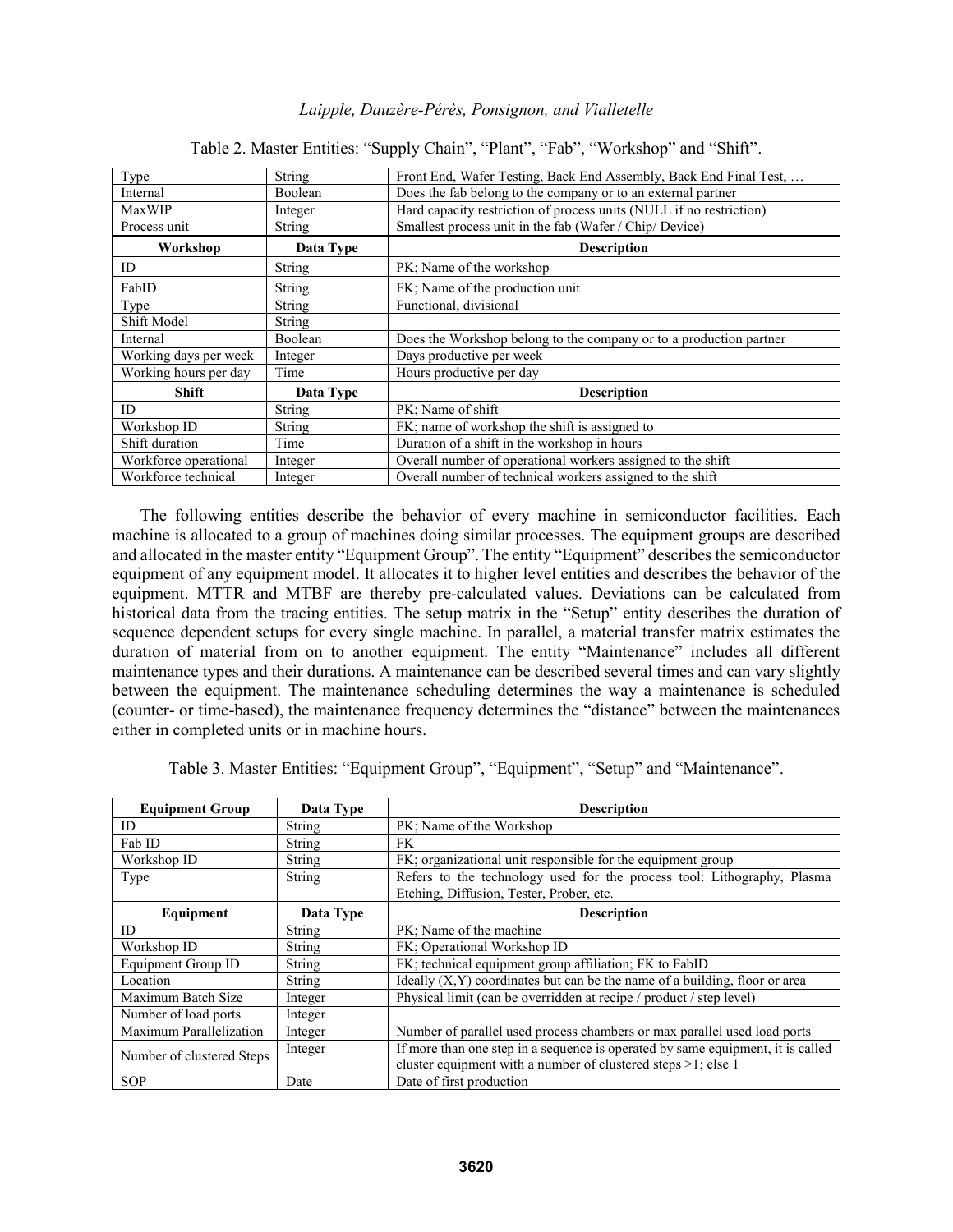| Delivery mode                 | <b>String</b> | Refers to the transportation mean that is used to deliver products on the<br>considered machine (i.e. AMHS, Operator, AGV, etc.) |
|-------------------------------|---------------|----------------------------------------------------------------------------------------------------------------------------------|
| Dispatch mode                 | <b>String</b> | Refers to the system used to allocate products to the machine (can be Full-                                                      |
|                               |               | Auto, Auto-planning, etc.)                                                                                                       |
| <b>Internal Buffer Size</b>   | <b>String</b> | Used for furnaces (hidden loading/unloading)                                                                                     |
| <b>MTTR</b>                   | Time          | Mean time to repair                                                                                                              |
| <b>MTBF</b>                   | Time          | Mean time between failure                                                                                                        |
| Setup                         | Data Type     | <b>Description</b>                                                                                                               |
| From Recipe ID                | String        | FK; last setup operation state                                                                                                   |
| To Recipe ID                  | String        | FK; target operation state                                                                                                       |
| Equipment ID                  | <b>String</b> | FK; Name of equipment                                                                                                            |
| Duration                      | Time          | Duration of setup                                                                                                                |
| Maintenance                   | Data Type     | <b>Description</b>                                                                                                               |
| ID                            | String        | PK; Name of Maintenance                                                                                                          |
| Duration                      | Integer       | Duration in minutes                                                                                                              |
| Maintenance Scheduling        | <b>String</b> | Counter-based, time-based                                                                                                        |
| Maintenance Frequency         | Integer       | Number of units between maintenance (if maintenance scheduling is counter-                                                       |
|                               |               | based, in units are wafers completed, otherwise units are machine hours)                                                         |
| <b>Technician Requirement</b> | String        | Number of technical workers required for the maintenance                                                                         |
| Equipment ID                  | <b>String</b> | PK; Name of equipment needing this maintenance                                                                                   |

Table 4. Master Entities: "Equipment Group", "Equipment", "Setup" and "Maintenance".

The "Worker Qualification" entity describes the qualification state of technical and operational workforce of a shift. The attribute maintenance ID is only necessary for technical workers. If maintenance is "NULL", the necessary workforce specifies the number of operational workers necessary to run the equipment.

| Table 5. Master Entities: "Worker Qualification" and "Material Transfer". |
|---------------------------------------------------------------------------|
|---------------------------------------------------------------------------|

| <b>Worker Qualification</b> | Data Type     | <b>Description</b>                                      |
|-----------------------------|---------------|---------------------------------------------------------|
| Shift ID                    | <b>String</b> | FK: Name of shift                                       |
| Maintenance ID              | <b>String</b> | FK; Name of maintenance                                 |
| Equipment ID                | <b>String</b> | FK: Name of equipment                                   |
| Workforce                   | Integer       | Number of workers necessary to maintain / run equipment |
| <b>Material Transfer</b>    | Data Type     | <b>Description</b>                                      |
| From Equipment ID           | <b>String</b> | FK; start equipment of material transfer                |
| To Equipment ID             | <b>String</b> | FK; target equipment of transfer                        |
| Material Transfer Time      | Time          | Duration of transfer from on to the other equipment     |
| Transfer mode               | <b>String</b> | Automation, AGV, milkrun or manual                      |

Another cluster of three master entities are the workflow descriptive master entities. The master entity "Operation" depicts the generic behavior of a single process step. Each operation has a foreign key relation to equipment and to route which means that the operation is required by the specific routes and requires a specific equipment. The master entity "Route" describes the structure of a workflow out of operations. Every product uses a specific route in its value stream, i.e. the complete sequence of operations with all mandatory and optional operations necessary to complete the product. A route makes use of the single operations. Additionally, the master entity "Time constraints" is necessary. As single operations can set the lot to a time-critical state, time constraints can ensure that the operation setting it to an uncritical state is not delayed. Also the other case where certain time has to be spent between two operations can be covered with this master entity.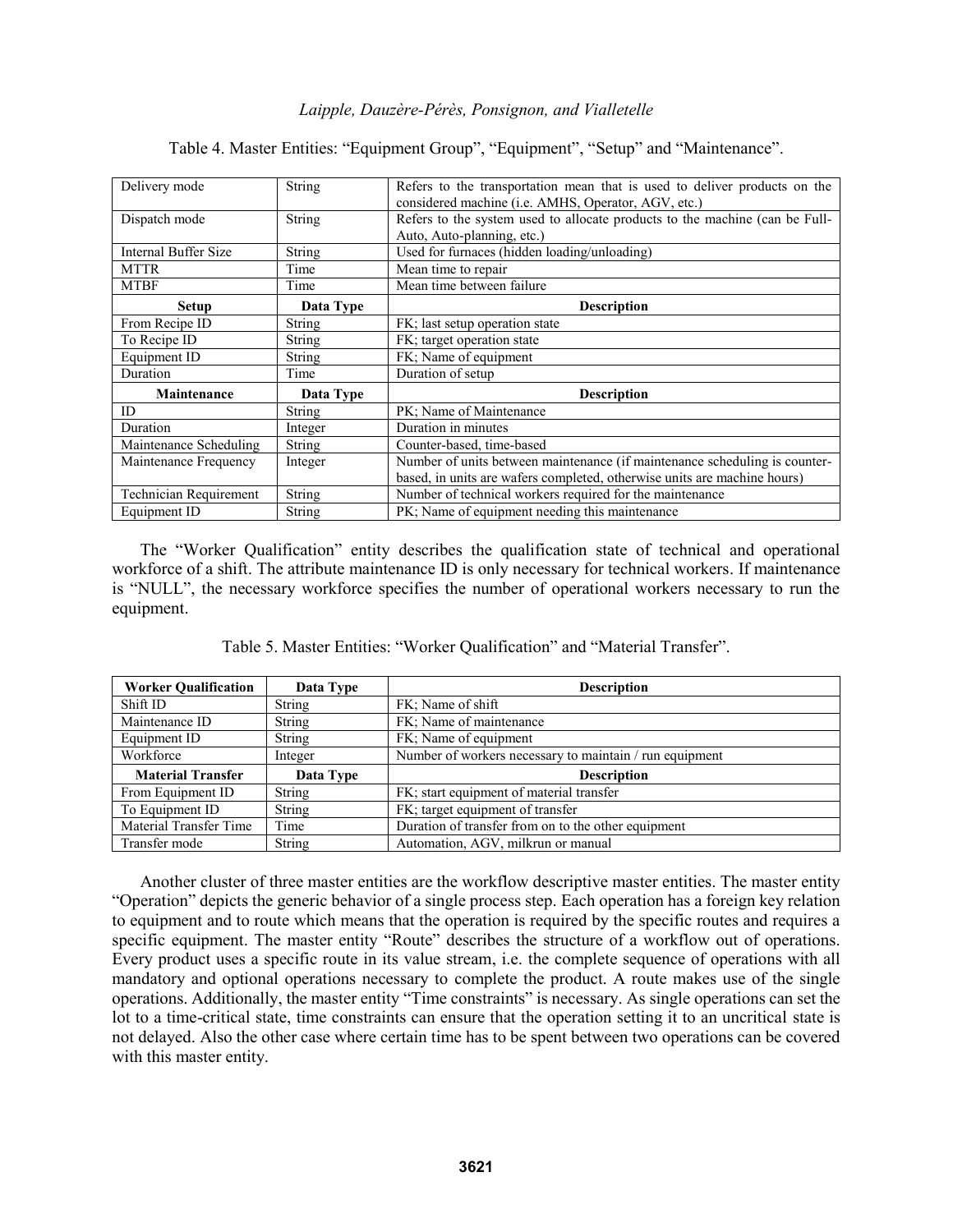| Operation                    | Data Type     | <b>Description</b>                                                           |
|------------------------------|---------------|------------------------------------------------------------------------------|
| ID                           | <b>String</b> | PK; Name of operation / process step                                         |
| Next cluster operation       | <b>String</b> | If operation is part of a cluster sequence, name of next cluster operation   |
| PTime per unit               | Time          | Capacity consuming / relevant equipment processing time                      |
| CTime per unit               | Time          | Overall cycle time spent on the tool (incl handling etc.)                    |
| Variance PTime               | Time          | Variance of capacity relevant operation processing time                      |
| Variance CTime               | Time          | Variance of overall operation cycle time                                     |
| Sampling rate                | Double        | Execution rate of operation If operation is mandatory sampling rate is 1 (1- |
|                              |               | sampling rate = skipping rate of optional operation)                         |
| Recipe ID                    | <b>String</b> | Recipe name of the operation                                                 |
| Yield Probability            | Double        | Yield rate of the operation in percent                                       |
| Route                        | Data Type     | <b>Description</b>                                                           |
| ID                           | String        | PK; Name of route (usually equals product names requiring the route)         |
| Sequence Number              | Integer       | PK; Sequential number of operations along the route                          |
| Operation ID                 | <b>String</b> | FK; Name of operation                                                        |
| <b>Block</b>                 | String        | Name of block / section / stage / layer route operation belongs to           |
| <b>Time Constraints</b>      | Data Type     | <b>Description</b>                                                           |
| ID                           | <b>String</b> | PK; Name of time constraint                                                  |
| Route ID                     | <b>String</b> | FK; Name of Route Time constraint belongs to                                 |
| <b>Start Sequence Number</b> | Integer       | FK; sequence number in the route time window starts                          |
| <b>End Sequence Number</b>   | Integer       | FK; sequence number in the route time window ends                            |
| Maximum Time                 | Time          | <b>Maximum Duration</b>                                                      |
| Minimum Time                 | Time          | <b>Minimum Duration</b>                                                      |

# Table 6. Master Entities: "Operation", "Route" and "Time Constraints".

To describe products in the generic data model, there are several hierarchical aggregation levels 1 to 4. "Product Level 4" is the descriptive level with the highest granularity. The product levels 3 to 1 are aggregated levels that are based on information from product level 4. The assignment of level 4 to aggregated levels is m:1. The static bottlenecks are determined in the "Product Level 3" master entity because the mid capacity planning is done on this first aggregated product level. There is no big difference in capacity from the aggregated level 3 product to its child level 4 products. As along the supply chain, secondary products are assigned to primary products, the "BOM" master entity characterizes the possible assignment.

Table 7. Master Entities: "Product Level 4" to "Technology", "Route" and "Bill of Materials".

| <b>Product Level 4</b>  | Data Type     | <b>Description</b>                                                          |
|-------------------------|---------------|-----------------------------------------------------------------------------|
| ID                      | String        | PK; Name of the product in highest granularity                              |
| Route ID                | String        | FK; Name of the route assigned for the product                              |
| Supply Chain ID         | <b>String</b> | FK; Name of the supply chain assigned for the product                       |
| Product level 3 ID      | String        | FK; Assignment of product to first product aggregation level                |
| Chips per Wafer         | Integer       | Number of chips on a wafer                                                  |
| <b>Product Level 3</b>  | Data Type     | <b>Description</b>                                                          |
| ID                      | String        | PK; Name of the product in level 3                                          |
| Product level 2 ID      | <b>String</b> | FK; Assignment of product to second product aggregation level               |
| Bottleneck<br>Equipment | String        | FK; Name of equipment group that limits material flow according to capacity |
| Group ID                |               | planning                                                                    |
| Max units per week      | Integer       | Maximum of unit completes (Wafers / chips) per week on the bottleneck       |
|                         |               | equipment group and thereby on the product                                  |
| <b>Product Level 2</b>  | Data Type     | <b>Description</b>                                                          |
| ID                      | String        | PK; Name of the product in level 2                                          |
| Technology ID           | String        | FK; Assignment of product to highest product aggregation level (technology) |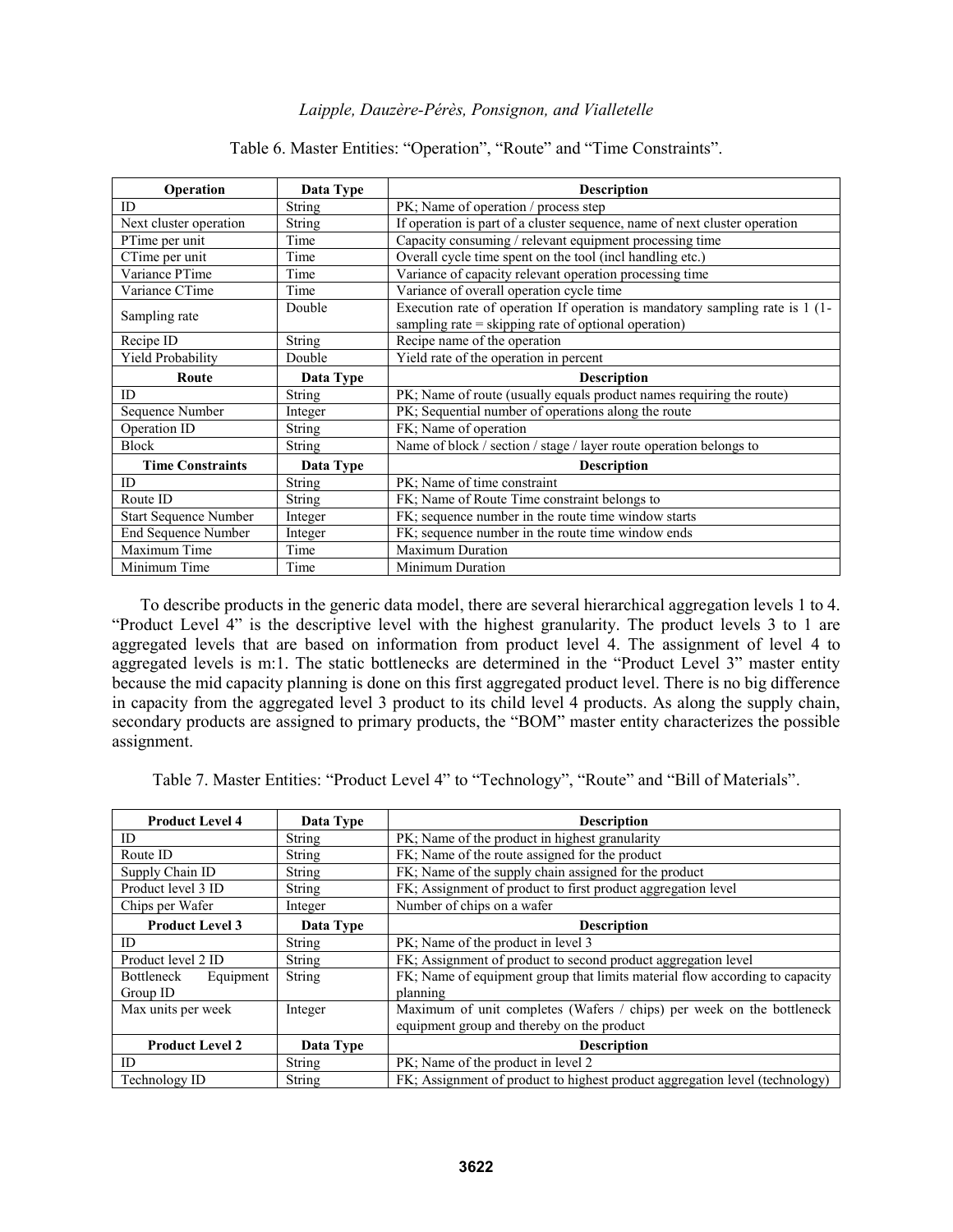| Technology                     | Data Type     | <b>Description</b>                                                      |
|--------------------------------|---------------|-------------------------------------------------------------------------|
| ID                             | String        | PK; Name of the technology                                              |
| Supply Chain ID                | String        | FK; Assignment of technology to supply chain                            |
| <b>Bill of Materials (BOM)</b> | Data Type     | <b>Description</b>                                                      |
| Edge ID                        | <b>String</b> | PK; Name of assignment                                                  |
| From Product Level 4           | <b>String</b> | FK; Name of secondary product level 4                                   |
| To Product Level 4             | <b>String</b> | FK; Name of primary product level 4                                     |
| <b>BOM</b> Factor              | Integer       | Number of secondary product units assembled to one primary product unit |

Table 8. Master Entities: "Product Level 4" to "Technology", "Route" and "Bill of Materials".

The master entities build the descriptive part of the generic data model. From these entities, all necessary information about the structure of the supply chain and the production system can be extracted.

## **4.3 Tracing Entities**

Within the tracing entities, all historical data can be stored making the structural framework described in the master entities above vivid. In the "Event Calendar" tracing entity, certain events like planned facility shutdowns, etc. can be scheduled. The "Lot State" tracing entity covers all historical process starts and ends of a lot in any facility. The "Lot State" tracing entity provides the full history of operations of a specific lot. Additionally, the "Lot Event" tracing entity gives the history of lot events (e.g. Hold events, Split events, Merge events, etc.). Equivalently to the lots, the equipment also has to be historically tracked. The "Equipment State" tracing entity tracks all dates of equipment state changes. In case the state is changed to maintenance, the attribute maintenance ID refers to the master entity maintenance.

Table 9. Tracing entities: "Event Calendar", "Lot State", "Lot Event", "Equipment State" and "Equipment capability".

| <b>Event Calendar</b>       | Data Type                  | <b>Description</b>                                                                                               |
|-----------------------------|----------------------------|------------------------------------------------------------------------------------------------------------------|
| Workshop ID                 | <b>String</b>              | FK; Name of the workshop                                                                                         |
| Fab ID                      | <b>String</b>              | FK; Name of the facility                                                                                         |
| <b>Event Start</b>          | Time                       | <b>Start Date</b>                                                                                                |
| Duration                    | Time                       | Event Duration in hours                                                                                          |
| Capacity loss               | Double                     | Facility capacity loss in percent                                                                                |
| Frequency                   | <b>String</b>              | Unique, annual, quarterly, monthly, daily,                                                                       |
| <b>Lot State</b>            | Data Type                  | <b>Description</b>                                                                                               |
| Lot ID                      | $\overline{\text{String}}$ | PK; Name of the lot                                                                                              |
| Operation ID                | String                     | PK; Name of operation                                                                                            |
| Sequence Number             | Integer                    | FK; Sequential number of the operation lot has entered                                                           |
| Product level 4             | <b>String</b>              | FK; Name of product level 4 lot belongs to                                                                       |
| Route ID                    | <b>String</b>              | FK; Name of Route lot belongs to                                                                                 |
| Parent Lot ID               | String                     | FK; Name of ancestor lot (important to rebuild the lot history)                                                  |
| <b>Customer Due Date</b>    | Date                       | Date customer needs the lot delivered (DD.MM.YYYY hh:mm:ss)                                                      |
| <b>Operational Due Date</b> | Date                       | Optional date production planning has set to guarantee fulfillment of customer<br>due date (DD.MM.YYYY hh:mm:ss) |
| <b>Enter State</b>          | Time                       | Time state is entered                                                                                            |
| <b>Leave State</b>          | Time                       | Time state is finished                                                                                           |
| <b>Enter Quantity</b>       | Integer                    | Amount of units in the lot when entered                                                                          |
| <b>Lot Event</b>            | Data Type                  | <b>Description</b>                                                                                               |
| Lot ID                      | String                     | PK; Name of the lot                                                                                              |
| Operation ID                | String                     | FK; Name of operation                                                                                            |
| Sequence Number             | Integer                    | FK; Sequential number of the operation lot has entered                                                           |
| Event ID                    | String                     | PK; Name of event that occurred to lot (Hold, Split, Merge, Scrap, etc.)                                         |
| Parent Lot ID               | <b>String</b>              | FK; Name of ancestor lot (important to rebuild the lot history)                                                  |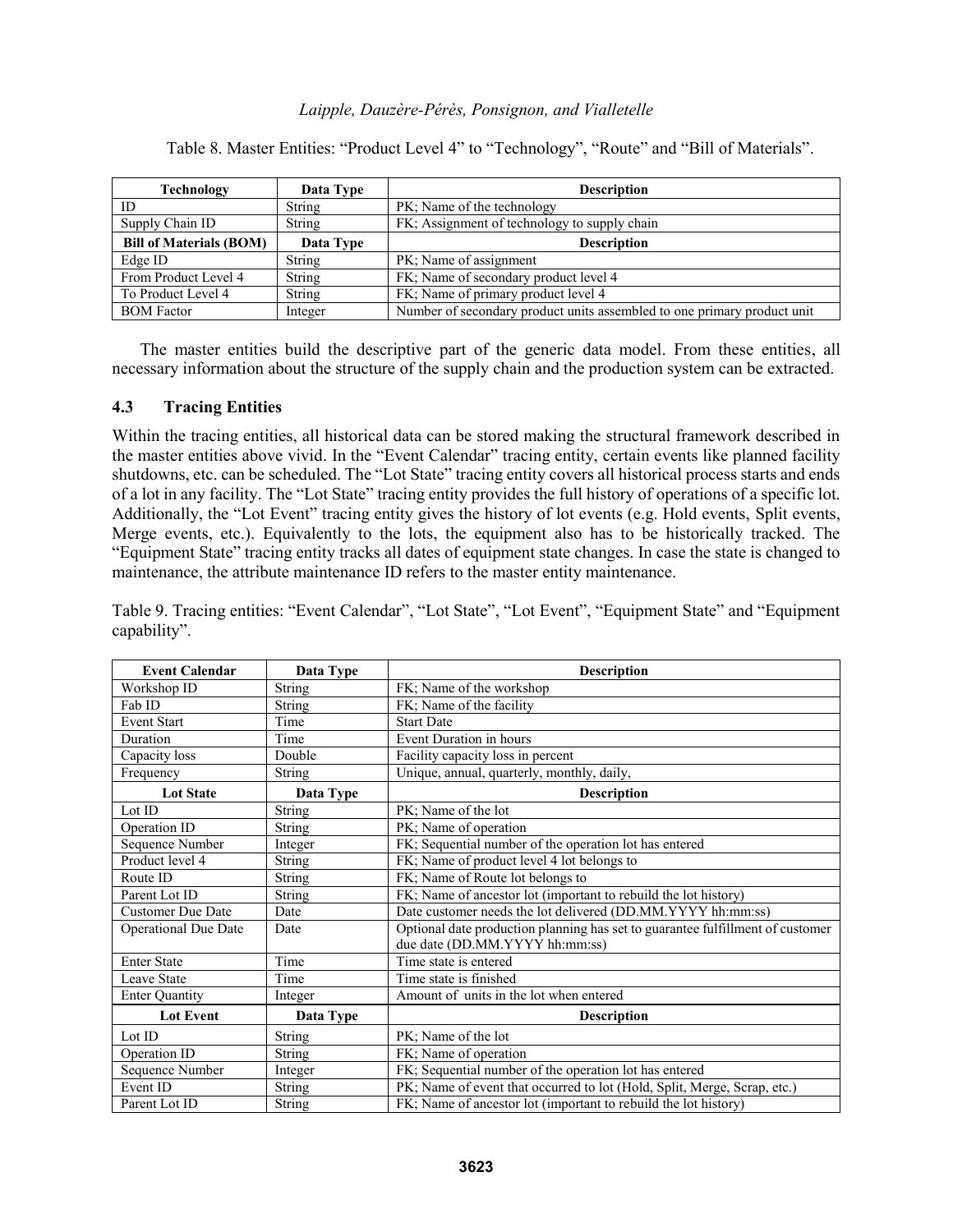Table 10. Tracing entities: "Event Calendar", "Lot State", "Lot Event", "Equipment State" and "Equipment capability".

| <b>Enter Main Quantity</b>  | Integer       | Number of units in the lot (wafers / chips) when entered the event             |
|-----------------------------|---------------|--------------------------------------------------------------------------------|
| Leave Main Quantity         | Integer       | Number of units in the lot (wafers / chips) when left the event (Important for |
|                             |               | splits, merges and scraps)                                                     |
| <b>Event Date</b>           | Date          | Date event occurred (DD.MM.YYYY hh:mm:ss)                                      |
| <b>Equipment State</b>      | Data Type     | <b>Description</b>                                                             |
| Equipment ID                | <b>String</b> | FK; Name of the equipment                                                      |
| <b>Last State</b>           | <b>String</b> | Name of last state (e.g. productive, standby, scheduled down, etc.)            |
| <b>State</b>                | String        | Name of equipment state (e.g. productive, standby, scheduled down, etc.)       |
| Change DT                   | Date          | Date of state change from last state to state (DD.MM.YYYY hh:mm:ss)            |
| Maintenance ID              | <b>String</b> | FK; Name of maintenance in case state is maintenance                           |
| <b>Equipment Capability</b> | Data Type     | <b>Description</b>                                                             |
| Operation ID                | String        | FK; Name of operation                                                          |
| Equipment ID                | <b>String</b> | FK; Name of the equipment                                                      |
| <b>Oualification DT</b>     | Date          | Date operation is qualified on equipment (DD.MM.YYYY hh:mm:ss)                 |
| Disqualification DT         | Date          | Date operation is disqualified on equipment (DD.MM.YYYY hh:mm:ss)              |
| Residual Qualification      | Time          | Time left until disqualification of operation (in case operations have to be   |
| Period                      |               | frequently checked and requalified)                                            |

## **4.4 Snapshot Entities**

Snapshot entities are introduced to initiate models. The information stored in these entities can also be extracted from the tracing entities. But as it can be quite complex and may require high redundant calculation times, it is useful to integrate frequently updated entities to provide the initial information. Thereby, for calculation time reasons, snapshot data are accepted to contain partially redundant data. The "Current WIP" entity describes the actual material distribution in the supply chain. The "Demand" entity stores redundant demand at every product level.

Table 11. Snapshot entities: "Current Machine State", "Current WIP" and "Demand".

| <b>Current Machine State</b>       | Data Type     | <b>Description</b>                                                |
|------------------------------------|---------------|-------------------------------------------------------------------|
| Equipment ID                       | String        | FK; Name of equipment                                             |
| Current state                      | <b>String</b> | Name of actual state                                              |
| Prev. Change DT                    | Date          | Change date from previous to current state (DD.MM.YYYY hh:mm:ss)  |
| <b>Next State</b>                  | <b>String</b> | Potential next state                                              |
| Expected Change DT Mean            | Date          | Expected mean date for change to next state (DD.MM.YYYY hh:mm:ss) |
| <b>Expected Change DT Variance</b> | Time          | Expected variance date for change to next state                   |
| <b>Current WIP</b>                 | Data Type     | <b>Description</b>                                                |
| Operation ID                       | <b>String</b> | FK; Name of operation                                             |
| Equipment ID                       | <b>String</b> | FK; Name of equipment                                             |
| Product level 4 ID                 | <b>String</b> | FK; Name of product level 4                                       |
| Lot ID                             | <b>Sting</b>  | FK: Name of Lot                                                   |
| <b>Current State</b>               | <b>String</b> | Actual state of Lot ID                                            |
| Time in State                      | Time          | Time lot already spent in current state                           |
| Priority                           | Integer       | Priority of the lot                                               |
| <b>Current Main Quantity</b>       | Integer       | Current amount of units in the lot                                |
| Residual Time in State             | Time          | Expected residual time lot spends in current state                |
| Demand                             | Data Type     | <b>Description</b>                                                |
| Type of Demand                     | <b>String</b> | Demand forecast or real demand                                    |
| Product Level 2 Quantity           | Integer       | Quantity of demand for product level 2 for due date               |
| Product Level 3 Quantity           | Integer       | Quantity of demand for product level 3 for due date               |
| Product Level 4 Quantity           | Integer       | Quantity of demand for product level 4 for due date               |
| Product Level 2 Due Date           | Date          | Due date for demand product level 2 (DD.MM.YYYY hh:mm:ss)         |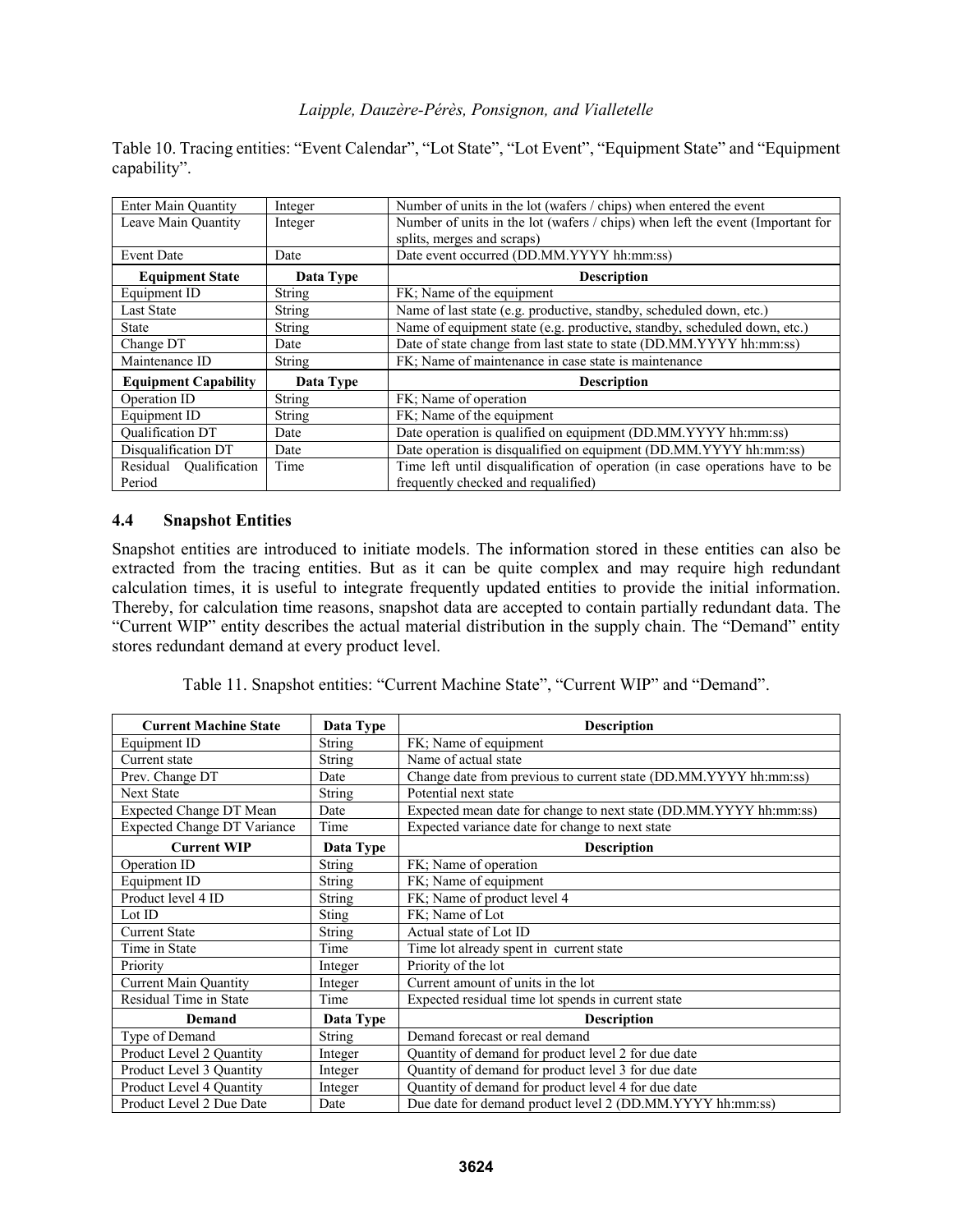| Product Level 3 Due Date | Date    | Due date for demand product level 3 (DD.MM.YYYY hh:mm:ss) |
|--------------------------|---------|-----------------------------------------------------------|
| Product Level 4 Due Date | Date    | Due date for demand product level 4 (DD.MM.YYYY hh:mm:ss) |
| Current Main Ouantity    | Integer | Current amount of units in the lot                        |

Table 12. Snapshot entities: "Current Machine State", "Current WIP" and "Demand".

## **4.5 Strategy Entities**

The strategy entities provide information on the system control targets and parameters. As explained earlier, these entities do not necessarily have to be maintained, as certain information may not exist in a structured way or are underlying highest confidentiality requirements. This is the reason these entities will only be described shortly in this section.

The "Release Plan" entity shows the quantity planned to be released to a fab or facility. The "Cycle Time Commitment" entity helps controlling the WIP via the release plan. The "Delivery Commitment" directly corresponds to the release plans and cycle time commitments introduced in the corresponding entities. The "Target Release Level" entity is an additional target that depends from the release and commitment policy. The service level targets directly affect the delivery commitment and the release plan.

# **5 CONCLUSIONS AND PERSPECTIVES**

Based on the joint effort of three semiconductor manufacturers within the European project Productive 4.0, a conceptual data model for semiconductor manufacturing supply chains is proposed in this paper. The model includes 33 different entities, decomposed into 19 master (structural) entities and 14 tracing, snapshot and strategy entities. The entities are referring each other via key relations. The overview can be globally taken from the conceptual ER-model, that the interested reader can get access to by contacting the authors. As this generic data model still is in the conceptual state, it will be further elaborated towards a logic data model and be implemented in the manufacturing partner's infrastructure to provide a generic data basis for the development of generally applicable simulation and optimization models.

We believe this work helps to provide common definitions to characterize semiconductor manufacturing systems and to synchronize planning in collaborative supply chains, but also to specify important challenges that the industry is facing nowadays through the description of use cases. We hope that they will help to foster new research.

In the future, we would like to get feedback from the academic and industrial semiconductor manufacturing community on the data model to complete it and refine it. The model will support the development of common planning and optimization models. Also a set of real and anonymized data can be shared between partners of the Productive4.0 project, but also potentially with interested parties outside the project. New relevant testbeds should then be made available, which is recognized as a need in the literature.

#### **ACKNOWLEDGMENTS**

This work has received funding from the Electronic Component Systems for European Leadership Joint Undertaking under grant agreement No 737459 (project Productive4.0). This Joint Undertaking receives support from the European Union Horizon 2020 research and innovation program and Germany, Austria, France, Czech Republic, Netherlands, Belgium, Spain, Greece, Sweden, Italy, Ireland, Poland, Hungary, Portugal, Denmark, Finland, Luxembourg, Norway, Turkey.

#### **REFERENCES**

Ewen, H., L. Mönch, H. Ehm, T. Ponsignon, J. W. Fowler, and L. Forstner. 2017. "A Testbed for Simulating Semiconductor Supply Chains". *IEEE Transactions on Semiconductor Manufacturing* 30(3):293-305.

Fowler, J. and J. Robinson. 1995. *Measurement and Improvement of Manufacturing Capacities (MIMAC): Final Report.* Technical Report 95062861A-TR, Austin, TX: SEMATECH.